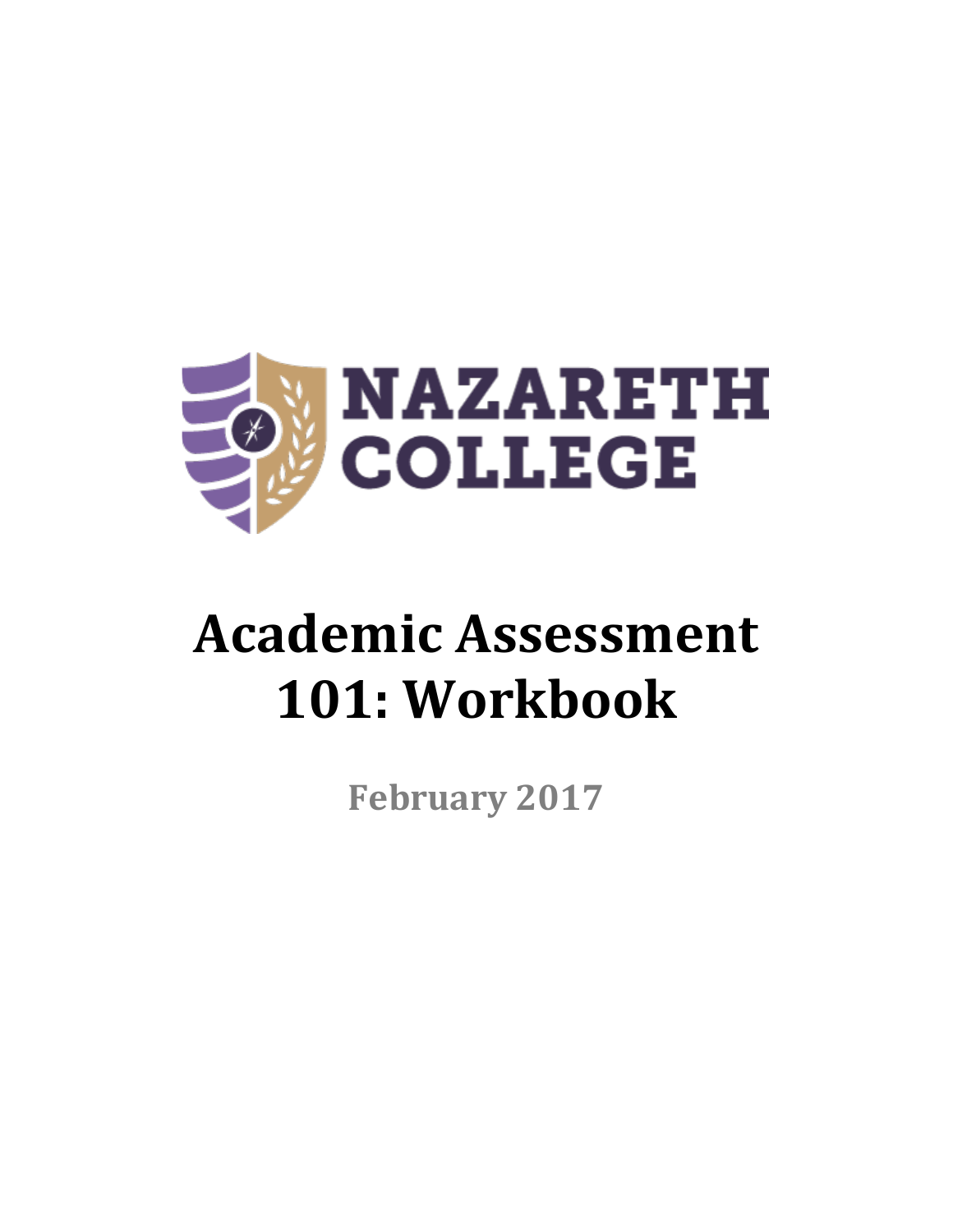#### Academic Assessment 101: Workbook

The goals of this workbook are:

- to provide an overview of academic program assessment at Nazareth College, in accordance with our accreditor, the Middle States Commission on Higher Education.
- to guide you through the process of creating an assessment plan and completing your academic program assessment report.

The Academic Assessment Committee encourages you to take the following steps:

- 1. Read and work through this guide and/or view Assessment 101 video
- 2. Consider where you could use additional support or guidance
- 3. Set up an appointment with SLO Assessment Coordinator

| Part I: Creating an Assessment Plan             | 3  |
|-------------------------------------------------|----|
| <b>Student Learning Outcomes</b>                | 3  |
| <b>Curriculum Mapping</b>                       | 6  |
| Evidence                                        | 8  |
| Criteria                                        | 9  |
| Summary                                         | 10 |
|                                                 |    |
| <b>Part II: Reporting on Assessment Results</b> | 11 |
| Findings                                        | 11 |
| Actions and Closing the Loop/Follow Up          | 12 |
| Role of the Academic Assessment Committee       | 13 |
| <b>Recommended Assessment Resources</b>         | 14 |

#### **Table of Contents**

The purpose of assessment is to use data in order to better understand a program's strengths and weaknesses and to have a system for making improvements to the program, curriculum and pedagogy. **Assessment should not be a solitary activity** that occurs at your desk simply for the purpose of annual reporting.

Please engage program faculty in ongoing conversations that help you to collaboratively create a meaningful assessment plan and to analyze student work so that you can make informed, well-considered improvements to your academic program.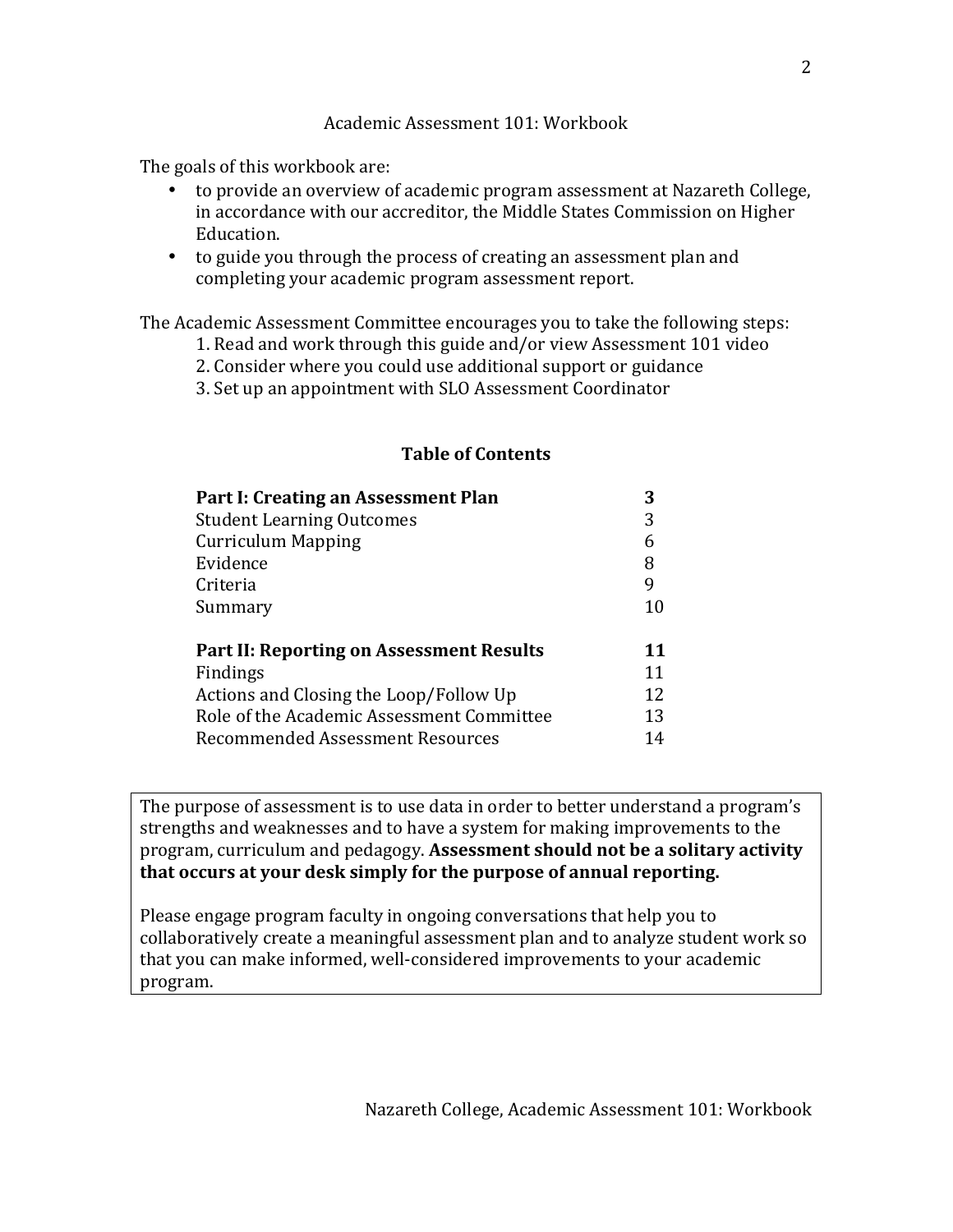## **Part I: Creating an Assessment Plan**

An "assessment plan" is just that: a plan for how you will assess and analyze the effectiveness of your academic program. Components A-D below describe important steps in creating an assessment plan.

# **A. Student Learning Outcomes (SLOs)**

A **student learning outcome (SLO)** is a clear statement of your course or program objectives, including, though not limited to, the following: expected knowledge, comprehension, application, analysis, synthesis, evaluation skills, attitudes, or competencies that students are expected to acquire in a course or program.

| $\mathbf{F}$ SLOs at Nazareth are assessed at three different levels: |  |
|-----------------------------------------------------------------------|--|
|                                                                       |  |

| College-level SLOs are assessed by the SLO Assessment Coordinator.                                                                                                                                                                                                                                                                                                                                                                                                                            |  |  |  |  |
|-----------------------------------------------------------------------------------------------------------------------------------------------------------------------------------------------------------------------------------------------------------------------------------------------------------------------------------------------------------------------------------------------------------------------------------------------------------------------------------------------|--|--|--|--|
| SLOs: Students who graduate from Nazareth College will:                                                                                                                                                                                                                                                                                                                                                                                                                                       |  |  |  |  |
| 1. Have demonstrated a broad and deep understanding of themselves and the<br>world through the multiple perspectives of the liberal arts and sciences (UG)<br>2. Have demonstrated critical thinking and knowledge pertinent to their<br>respective degree program and the demands of their discipline<br>3. Be prepared to engage as informed members of the local and global community<br>These SLOs are assessed based on outcomes of student learning assessment at the<br>program level. |  |  |  |  |
| Program-level SLOs are assessed by <b>program faculty</b> each year with the purpose of<br>using assessment data to inform curricular decisions and improve program quality.                                                                                                                                                                                                                                                                                                                  |  |  |  |  |
| SLOs at this level are both more specific than, and aligned to, institutional SLOs.<br>Each program develops its own SLOs.                                                                                                                                                                                                                                                                                                                                                                    |  |  |  |  |
| Program SLOs are made available publicly on the Academic Assessment website and<br>should be updated and revised as necessary for continuous improvement of program.                                                                                                                                                                                                                                                                                                                          |  |  |  |  |
| Course-level SLOs are assessed by individual course instructors.                                                                                                                                                                                                                                                                                                                                                                                                                              |  |  |  |  |
| SLOs at this level are the most specific and are aligned to program SLOs.                                                                                                                                                                                                                                                                                                                                                                                                                     |  |  |  |  |
| Outcomes of student learning in courses are often the data used in program<br>assessment.                                                                                                                                                                                                                                                                                                                                                                                                     |  |  |  |  |
|                                                                                                                                                                                                                                                                                                                                                                                                                                                                                               |  |  |  |  |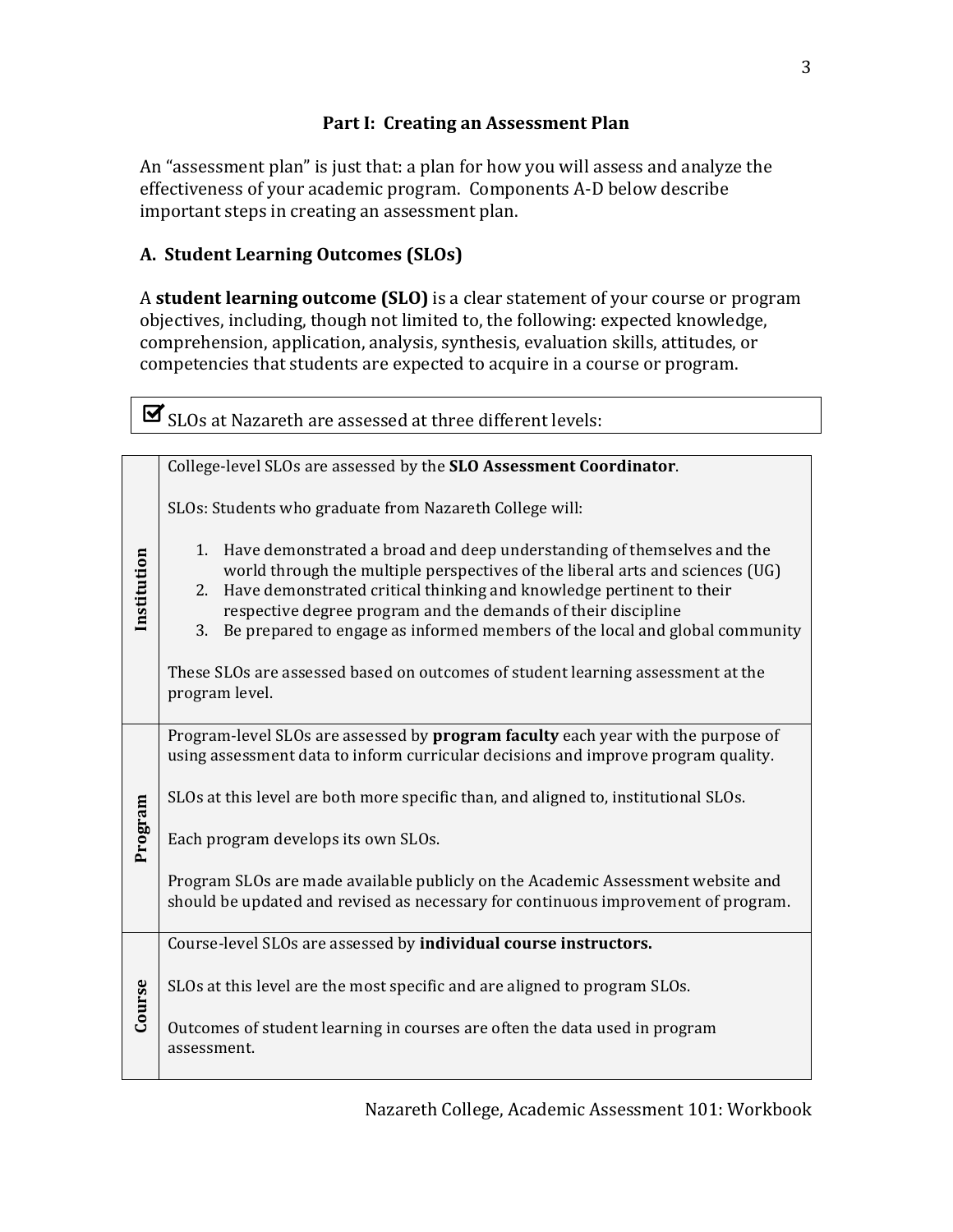**NOTE:** Annual reporting that is due on October 1 each year is concerned primarily with **program-level assessment.** While all levels are important for course, program and institutional improvement, the remainder of this workbook deals primarily with **program-level assessment.**

 $\triangleright$  SLOs should always be written in terms of what students will be able to do. This format will best enable you to identify evidence to later analyze in order to determine whether your goal has been met. Framing your SLO statements in this way helps to ensure that your SLOs are **measurable, attainable,** and **focused on results.**

#### Acceptable SLOs:

**Students will be able to** identify the four dimensions of literacy and explain how they relate to classroom instruction.

**Students will** demonstrate understanding of tonal and post-tonal music.

Unacceptable SLOs:

The curriculum emphasizes  $X$ ,  $Y$  or  $Z$ 

The program prepares its students for  $X$ ,  $Y$  or  $Z$ 

Students participate in X, Y or Z

**Practice:** In the space below, use the **students will** or **students will be able to** format to draft an SLO:

\_\_\_\_\_\_\_\_\_\_\_\_\_\_\_\_\_\_\_\_\_\_\_\_\_\_\_\_\_\_\_\_\_\_\_\_\_\_\_\_\_\_\_\_\_\_\_\_\_\_\_\_\_\_\_\_\_\_\_\_\_\_\_\_\_\_\_\_\_\_\_\_\_\_\_\_\_\_\_\_\_\_\_\_\_\_\_\_\_\_\_\_\_\_\_\_\_

\_\_\_\_\_\_\_\_\_\_\_\_\_\_\_\_\_\_\_\_\_\_\_\_\_\_\_\_\_\_\_\_\_\_\_\_\_\_\_\_\_\_\_\_\_\_\_\_\_\_\_\_\_\_\_\_\_\_\_\_\_\_\_\_\_\_\_\_\_\_\_\_\_\_\_\_\_\_\_\_\_\_\_\_\_\_\_\_\_\_\_\_\_\_\_\_\_

\_\_\_\_\_\_\_\_\_\_\_\_\_\_\_\_\_\_\_\_\_\_\_\_\_\_\_\_\_\_\_\_\_\_\_\_\_\_\_\_\_\_\_\_\_\_\_\_\_\_\_\_\_\_\_\_\_\_\_\_\_\_\_\_\_\_\_\_\_\_\_\_\_\_\_\_\_\_\_\_\_\_\_\_\_\_\_\_\_\_\_\_\_\_\_\_\_

**Reflect:** Take a look at the practice SLO you wrote above. Is it measurable? Why or why not?

\_\_\_\_\_\_\_\_\_\_\_\_\_\_\_\_\_\_\_\_\_\_\_\_\_\_\_\_\_\_\_\_\_\_\_\_\_\_\_\_\_\_\_\_\_\_\_\_\_\_\_\_\_\_\_\_\_\_\_\_\_\_\_\_\_\_\_\_\_\_\_\_\_\_\_\_\_\_\_\_\_\_\_\_\_\_\_\_\_\_\_\_\_\_\_\_\_

\_\_\_\_\_\_\_\_\_\_\_\_\_\_\_\_\_\_\_\_\_\_\_\_\_\_\_\_\_\_\_\_\_\_\_\_\_\_\_\_\_\_\_\_\_\_\_\_\_\_\_\_\_\_\_\_\_\_\_\_\_\_\_\_\_\_\_\_\_\_\_\_\_\_\_\_\_\_\_\_\_\_\_\_\_\_\_\_\_\_\_\_\_\_\_\_\_

\_\_\_\_\_\_\_\_\_\_\_\_\_\_\_\_\_\_\_\_\_\_\_\_\_\_\_\_\_\_\_\_\_\_\_\_\_\_\_\_\_\_\_\_\_\_\_\_\_\_\_\_\_\_\_\_\_\_\_\_\_\_\_\_\_\_\_\_\_\_\_\_\_\_\_\_\_\_\_\_\_\_\_\_\_\_\_\_\_\_\_\_\_\_\_\_\_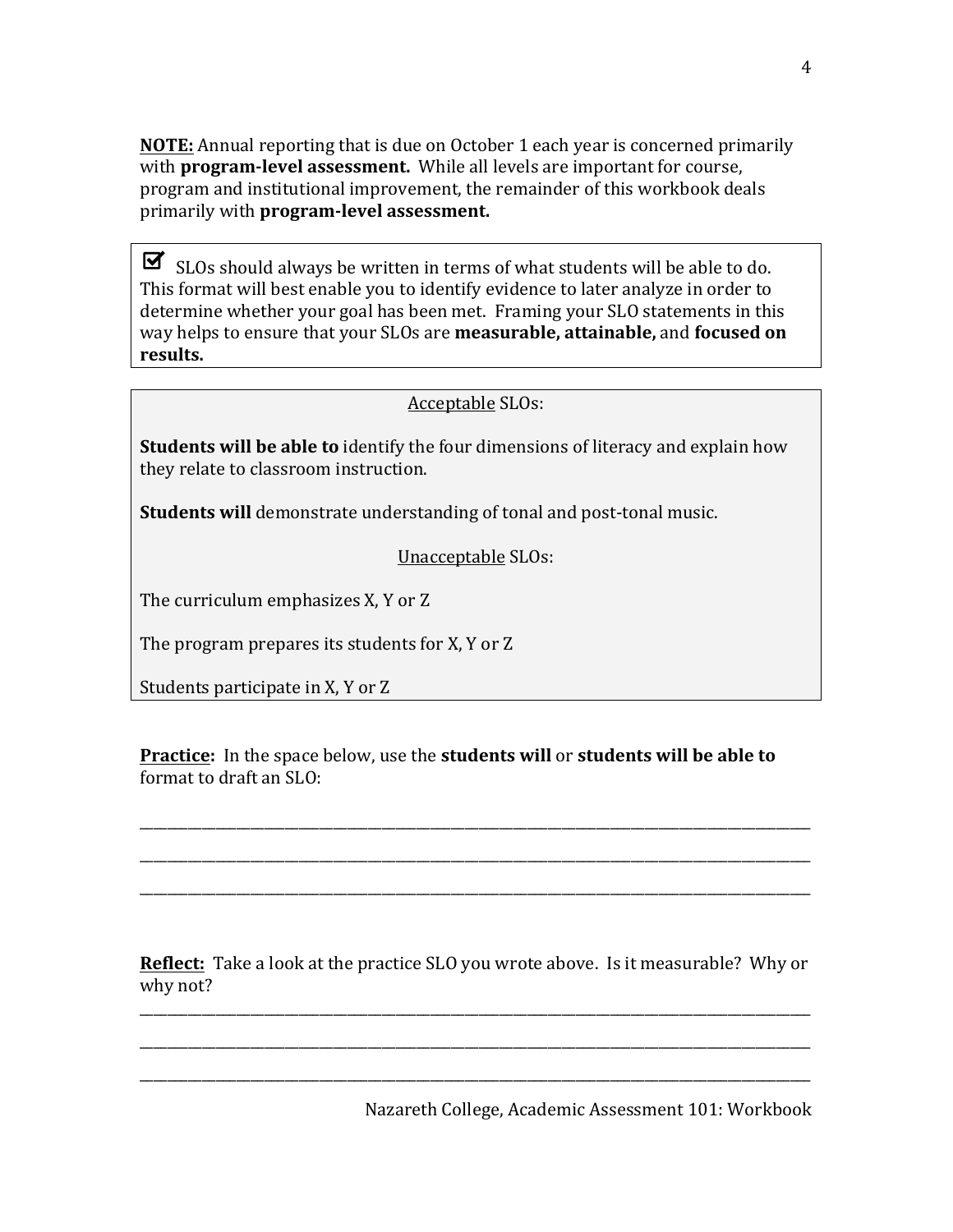While actions like "appreciate," "value" or "understand" are difficult to measure, there are certain verbs you can choose to include in your SLO statements that ensure your SLOs are measurable.

## **Examples\*** of Measurable Verbs for SLO Statements

**Knowledge**: *Define, Describe, Recall, Reproduce, Select*

**Comprehension**: *Explain, Translate, Identify, Compare, Summarize* 

**Application**: *Apply, Use, Demonstrate, Construct, Solve*

Analysis: Analyze, Calculate, Diagnose, Theorize, Debate

**Synthesis**: *Develop, Create, Design, Integrate, Compose* 

**Evaluation**: *Justify, Defend, Assess, Evaluate* 

\*You are not limited to using only these verbs in your SLOs. These are examples. You should, however, attend to various levels of Bloom's Taxonomy, listed above.

This does not mean that you cannot have words like "appreciate" in your SLO statements. It just means that you need to think carefully about how students will demonstrate these less actionable words in order to provide you with evidence you can analyze. For example:

*Instead of:* Students will **be inspired by** a passion for intellectual engagement with others

*Consider this:* Students will **analyze their understandings and beliefs** about intellectual engagement with others.

If you would like to understand something about students' inspiration, make sure that your assignment guidelines and rubric (i.e., evaluation criteria) include a component related to their inspiration for their understandings and beliefs.

**Programs at Nazareth typically have between** 3 to 6 SLOs.

The number of SLOs your program has will depend upon many things, such as professional standards in your discipline, requirements of accreditors, or vour own goals for students' competencies. **There is no "right" number of SLOs that your program should have.** The number will look different from program to program.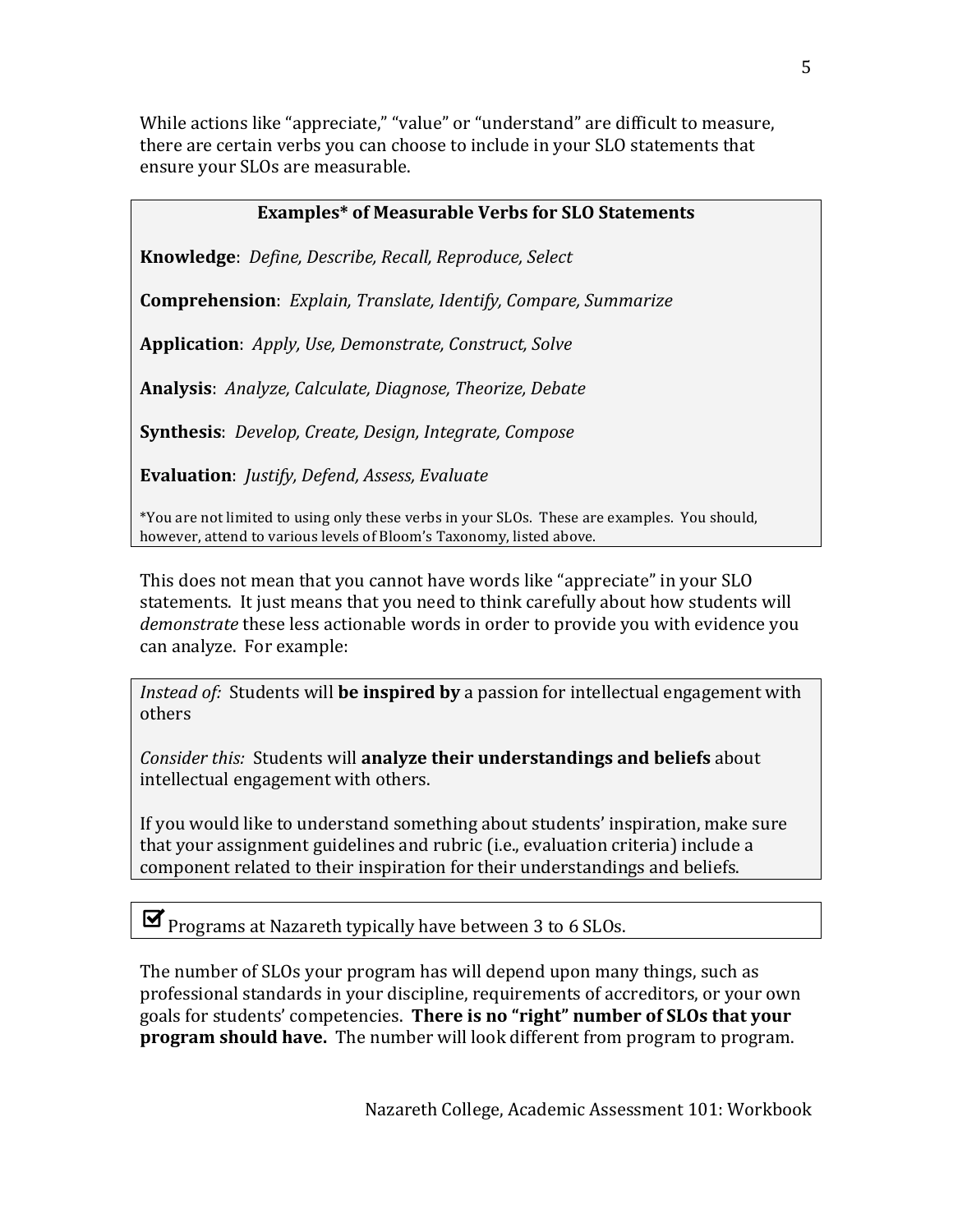**Reflect**: Take a moment to think about the students in your program. What kinds of discipline-specific things do you most hope that they will know and/or be able to do upon graduation? What are the things your professional standards and/or accrediting body say your students should know/be able to do?

\_\_\_\_\_\_\_\_\_\_\_\_\_\_\_\_\_\_\_\_\_\_\_\_\_\_\_\_\_\_\_\_\_\_\_\_\_\_\_\_\_\_\_\_\_\_\_\_\_\_\_\_\_\_\_\_\_\_\_\_\_\_\_\_\_\_\_\_\_\_\_\_\_\_\_\_\_\_\_\_\_\_\_\_\_\_\_\_\_\_\_\_\_\_\_\_\_

\_\_\_\_\_\_\_\_\_\_\_\_\_\_\_\_\_\_\_\_\_\_\_\_\_\_\_\_\_\_\_\_\_\_\_\_\_\_\_\_\_\_\_\_\_\_\_\_\_\_\_\_\_\_\_\_\_\_\_\_\_\_\_\_\_\_\_\_\_\_\_\_\_\_\_\_\_\_\_\_\_\_\_\_\_\_\_\_\_\_\_\_\_\_\_\_\_

\_\_\_\_\_\_\_\_\_\_\_\_\_\_\_\_\_\_\_\_\_\_\_\_\_\_\_\_\_\_\_\_\_\_\_\_\_\_\_\_\_\_\_\_\_\_\_\_\_\_\_\_\_\_\_\_\_\_\_\_\_\_\_\_\_\_\_\_\_\_\_\_\_\_\_\_\_\_\_\_\_\_\_\_\_\_\_\_\_\_\_\_\_\_\_\_\_

**Consider:** Circle competencies you wrote down that seem to be the most important. Consider which of these should be represented by overarching SLOs for your program.

**Write your SLOs:** In the space below, draft some SLOs for your program based on the most important competencies you described above. If appropriate, you may also wish to look at the SLOs currently in place for your program and make any needed revisions to style, language or content.

|    | SLOs for | (program) |
|----|----------|-----------|
| 1. |          |           |
| 2. |          |           |
| 3. |          |           |
| 4. |          |           |
| 5. |          |           |

## **B. Curriculum Mapping**

A **curriculum map** is a useful tool in assessment planning. It usually looks like a matrix that displays the relationship between a program's SLOs and the courses in that program. This document allows a program to articulate how/whether each course is addressing or assessing each SLO.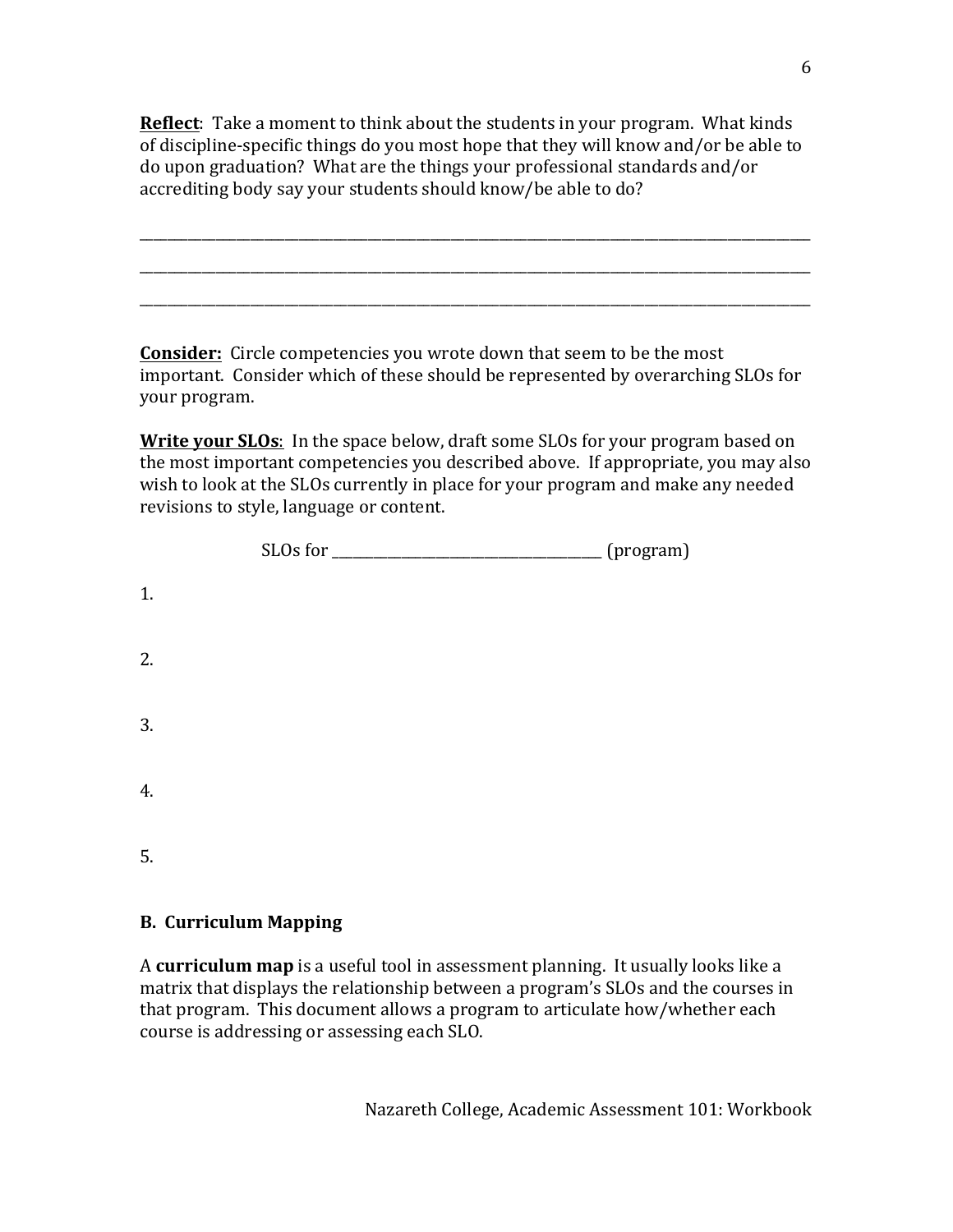It is important that each program maintains a curriculum map so that learning outcomes are clearly linked from the course to the program level. This will help you to ensure that program-level SLOs are, in fact, assessed at the course level. A curriculum map should be submitted (or updated) each October along with assessment results.

**Complete the Map**: Using the template below, draft a curriculum map for your program. 

| LEARNING OUTCOMES<br>  = Introduce; R = Reinforce; M = Mastery<br>  and A = Assessment Opportunity |  | <b>REQUIRED COURSES and EXPERIENCES</b> |  |  |  |  |  |  |  |
|----------------------------------------------------------------------------------------------------|--|-----------------------------------------|--|--|--|--|--|--|--|
|                                                                                                    |  |                                         |  |  |  |  |  |  |  |
|                                                                                                    |  |                                         |  |  |  |  |  |  |  |
|                                                                                                    |  |                                         |  |  |  |  |  |  |  |
|                                                                                                    |  |                                         |  |  |  |  |  |  |  |
|                                                                                                    |  |                                         |  |  |  |  |  |  |  |
|                                                                                                    |  |                                         |  |  |  |  |  |  |  |
|                                                                                                    |  |                                         |  |  |  |  |  |  |  |
|                                                                                                    |  |                                         |  |  |  |  |  |  |  |
|                                                                                                    |  |                                         |  |  |  |  |  |  |  |
|                                                                                                    |  |                                         |  |  |  |  |  |  |  |
|                                                                                                    |  |                                         |  |  |  |  |  |  |  |
|                                                                                                    |  |                                         |  |  |  |  |  |  |  |

 $(I = Introduce; R = Reinforce; M = Mastery; and A = Assessment Opportunity)$ 

ž.

**Reflect**: To what extent is creating a Curriculum Map useful for you? What does it allow you to do or think about that you may not otherwise? If you have not yet created a curriculum map, what barriers exist or do you anticipate?

\_\_\_\_\_\_\_\_\_\_\_\_\_\_\_\_\_\_\_\_\_\_\_\_\_\_\_\_\_\_\_\_\_\_\_\_\_\_\_\_\_\_\_\_\_\_\_\_\_\_\_\_\_\_\_\_\_\_\_\_\_\_\_\_\_\_\_\_\_\_\_\_\_\_\_\_\_\_\_\_\_\_\_\_\_\_\_\_\_\_\_\_\_\_\_\_\_

\_\_\_\_\_\_\_\_\_\_\_\_\_\_\_\_\_\_\_\_\_\_\_\_\_\_\_\_\_\_\_\_\_\_\_\_\_\_\_\_\_\_\_\_\_\_\_\_\_\_\_\_\_\_\_\_\_\_\_\_\_\_\_\_\_\_\_\_\_\_\_\_\_\_\_\_\_\_\_\_\_\_\_\_\_\_\_\_\_\_\_\_\_\_\_\_\_

\_\_\_\_\_\_\_\_\_\_\_\_\_\_\_\_\_\_\_\_\_\_\_\_\_\_\_\_\_\_\_\_\_\_\_\_\_\_\_\_\_\_\_\_\_\_\_\_\_\_\_\_\_\_\_\_\_\_\_\_\_\_\_\_\_\_\_\_\_\_\_\_\_\_\_\_\_\_\_\_\_\_\_\_\_\_\_\_\_\_\_\_\_\_\_\_\_

A Curriculum Map template that you can edit and save can be found on our **Academic Assessment website** here: https://www2.naz.edu/academicaffairs/academic-assessment/workshop-materials-and-resources/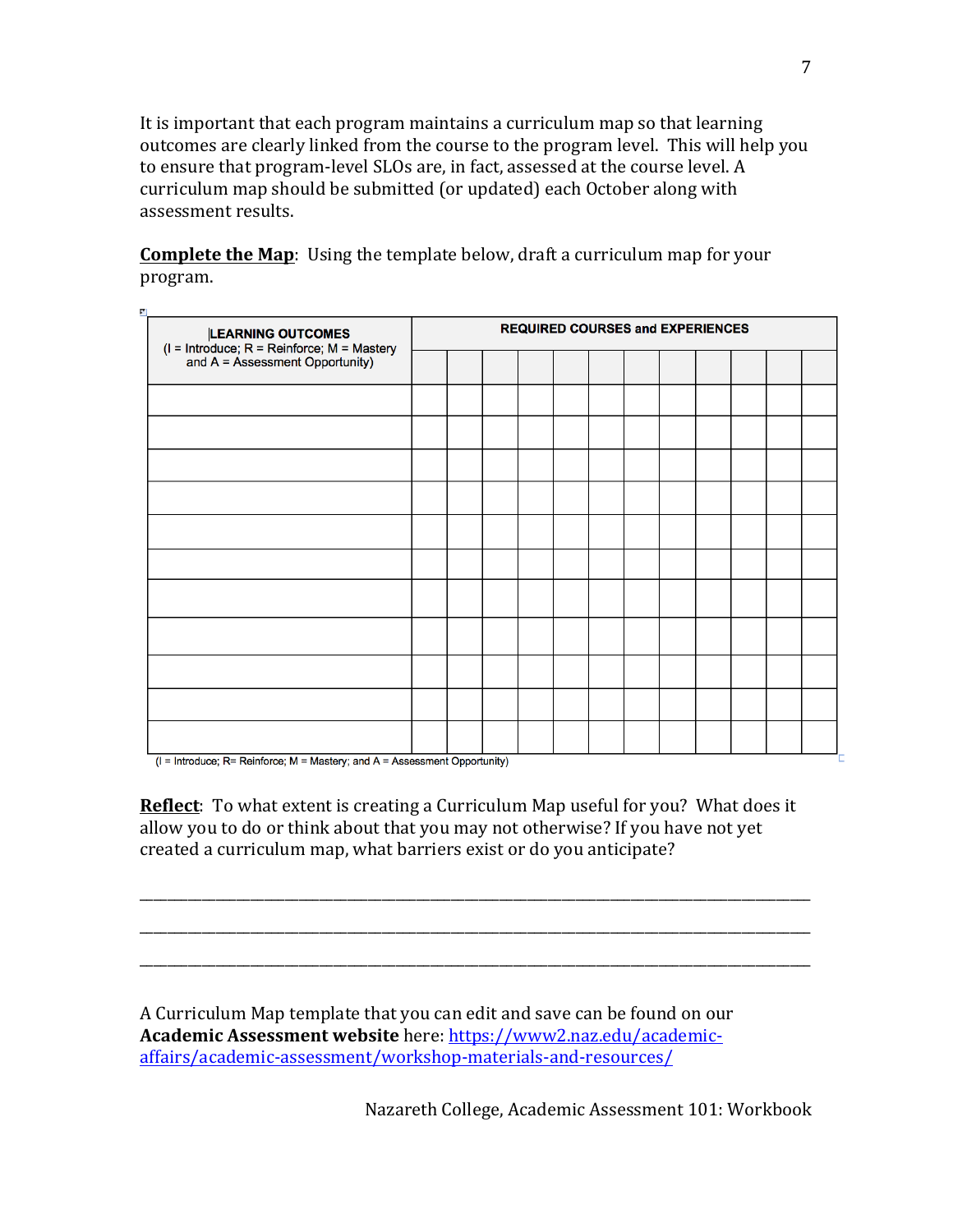# **C. Evidence**

Each SLO should have particular pieces of **evidence** associated with it. Evidence is data that you will collect that will help you to analyze students' progress toward an SLO. For example:

If one of my SLOs is:

*Students will be able to identify the four dimensions of literacy and explain how they relate to classroom instruction*

I need to identify sources of evidence that I can rely upon to tell me whether or not students are, in fact, able to do these things.

I will look at two sources of evidence:

1) a final paper in a course mid-program where students describe and analyze the four dimensions of literacy (**direct evidence**), and

2) a survey at the end of the program that includes a question about how well they think they understand the four dimensions (**indirect evidence**)

By analyzing outcomes on both of these assessments, I can get a good sense of whether and how well students have met the goal I set.

 $\blacktriangleright$  There are two different types of evidence: **Direct evidence** and **Indirect** evidence.

• **Direct evidence** is an assessment that is a direct demonstration of students' ability or knowledge. Their ability is *observed* through direct sources of evidence. 

> Examples of **direct evidence** include (but are not limited to) exams, essays, course projects, performances, portfolios, or quizzes.

• Indirect evidence is an assessment where the student determines what or how well they have learned. Their skills/abilities are *inferred* through indirect evidence.

> The most commonly used **indirect evidence** is survey data where students respond to questions about what they believe they have learned. They may also do this through reflective writing.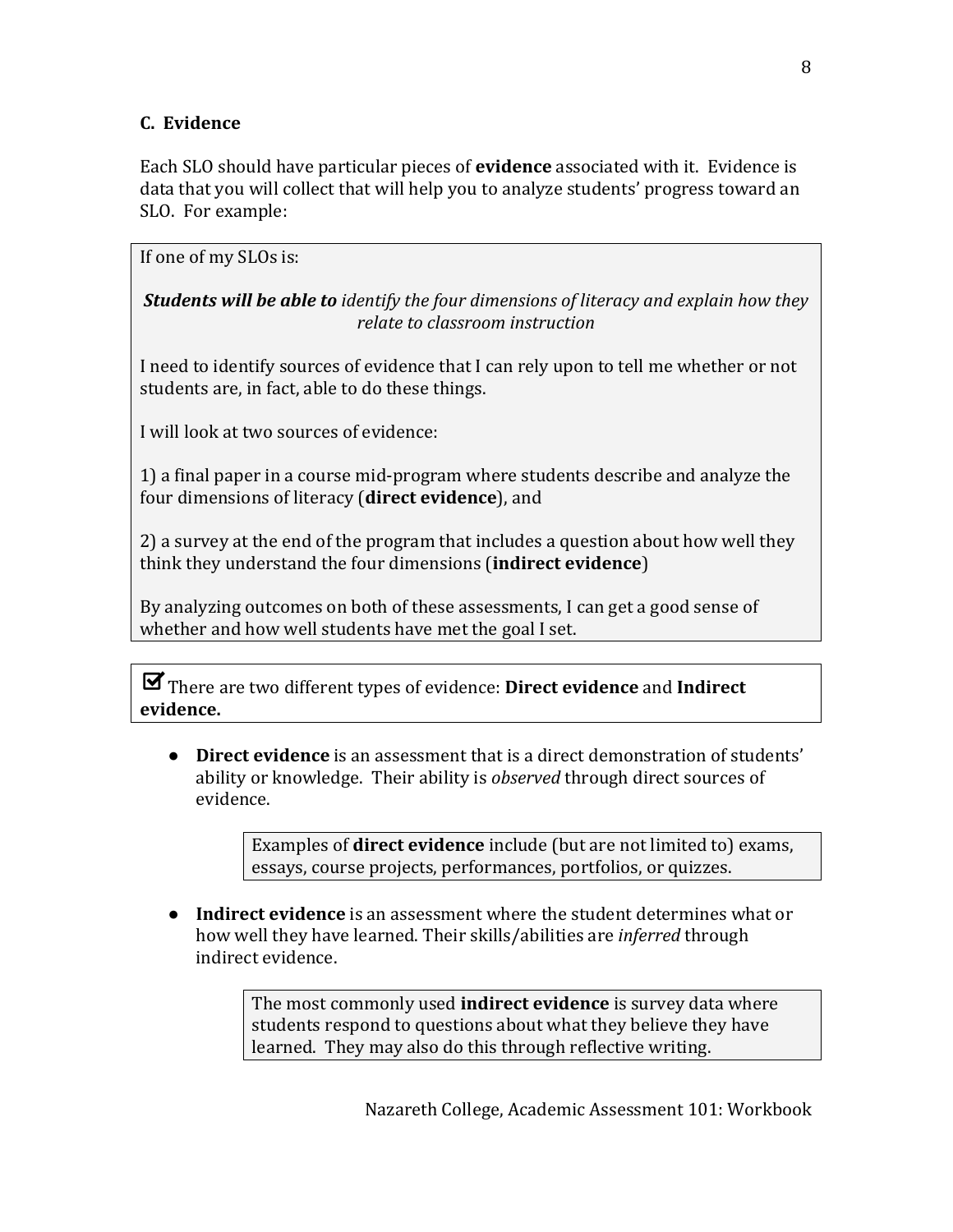$\blacktriangleright$  If one of your evidence sources is indirect (e.g., a survey), you should also have a direct source of evidence in place.

**Practice:** Using one of the SLOs you drafted in the previous section, come up with two sources of evidence you might analyze to help you understand whether or not students have achieved the outcome you desired:

\_\_\_\_\_\_\_\_\_\_\_\_\_\_\_\_\_\_\_\_\_\_\_\_\_\_\_\_\_\_\_\_\_\_\_\_\_\_\_\_\_\_\_\_\_\_\_\_\_\_\_\_\_\_\_\_\_\_\_\_\_\_\_\_\_\_\_\_\_\_\_\_\_\_\_\_\_\_\_\_\_\_\_\_\_\_\_\_\_\_\_\_\_\_\_\_\_

\_\_\_\_\_\_\_\_\_\_\_\_\_\_\_\_\_\_\_\_\_\_\_\_\_\_\_\_\_\_\_\_\_\_\_\_\_\_\_\_\_\_\_\_\_\_\_\_\_\_\_\_\_\_\_\_\_\_\_\_\_\_\_\_\_\_\_\_\_\_\_\_\_\_\_\_\_\_\_\_\_\_\_\_\_\_\_\_\_\_\_\_\_\_\_\_\_

\_\_\_\_\_\_\_\_\_\_\_\_\_\_\_\_\_\_\_\_\_\_\_\_\_\_\_\_\_\_\_\_\_\_\_\_\_\_\_\_\_\_\_\_\_\_\_\_\_\_\_\_\_\_\_\_\_\_\_\_\_\_\_\_\_\_\_\_\_\_\_\_\_\_\_\_\_\_\_\_\_\_\_\_\_\_\_\_\_\_\_\_\_\_\_\_\_

**SLO:**

**Evidence Source #1 – Direct**

\_\_\_\_\_\_\_\_\_\_\_\_\_\_\_\_\_\_\_\_\_\_\_\_\_\_\_\_\_\_\_\_\_\_\_\_\_\_\_\_\_\_\_\_

\_\_\_\_\_\_\_\_\_\_\_\_\_\_\_\_\_\_\_\_\_\_\_\_\_\_\_\_\_\_\_\_\_\_\_\_\_\_\_\_\_\_\_\_

| <b>Evidence Source #2 - Indirect</b> |  |  |  |
|--------------------------------------|--|--|--|
|--------------------------------------|--|--|--|

\_\_\_\_\_\_\_\_\_\_\_\_\_\_\_\_\_\_\_\_\_\_\_\_\_\_\_\_\_\_\_\_\_\_\_\_\_\_\_\_\_\_\_\_

\_\_\_\_\_\_\_\_\_\_\_\_\_\_\_\_\_\_\_\_\_\_\_\_\_\_\_\_\_\_\_\_\_\_\_\_\_\_\_\_\_\_\_\_

 $\blacktriangleright$  Consider how you might use evidence from various points in a program together in order to best understand what students know/are able to do.

One could easily look at outcomes at completion to figure out whether students have achieved a program's SLOs (e.g., capstone project, certification exam, thesis project, etc.). However, once students are done with a program, it's too late to go back and address weaknesses for *those* students.

Across all of your SLOs, we recommend looking at evidence that represents students' knowledge/abilities at various different points in your program. After all, you are not simply assessing *students*, **you are assessing the strengths and weaknesses of your entire program**. Looking at evidence produced in various courses and program experiences gives you the ability to make data-driven improvements at various points in the program and see almost immediately if they are working. After all, *improvement* is the whole purpose of assessment!

## **D. Criteria**

Each evidence source you include should have some criteria associated with it. The **criteria** are what you will look for in order to know whether or not the SLO has been met. For example: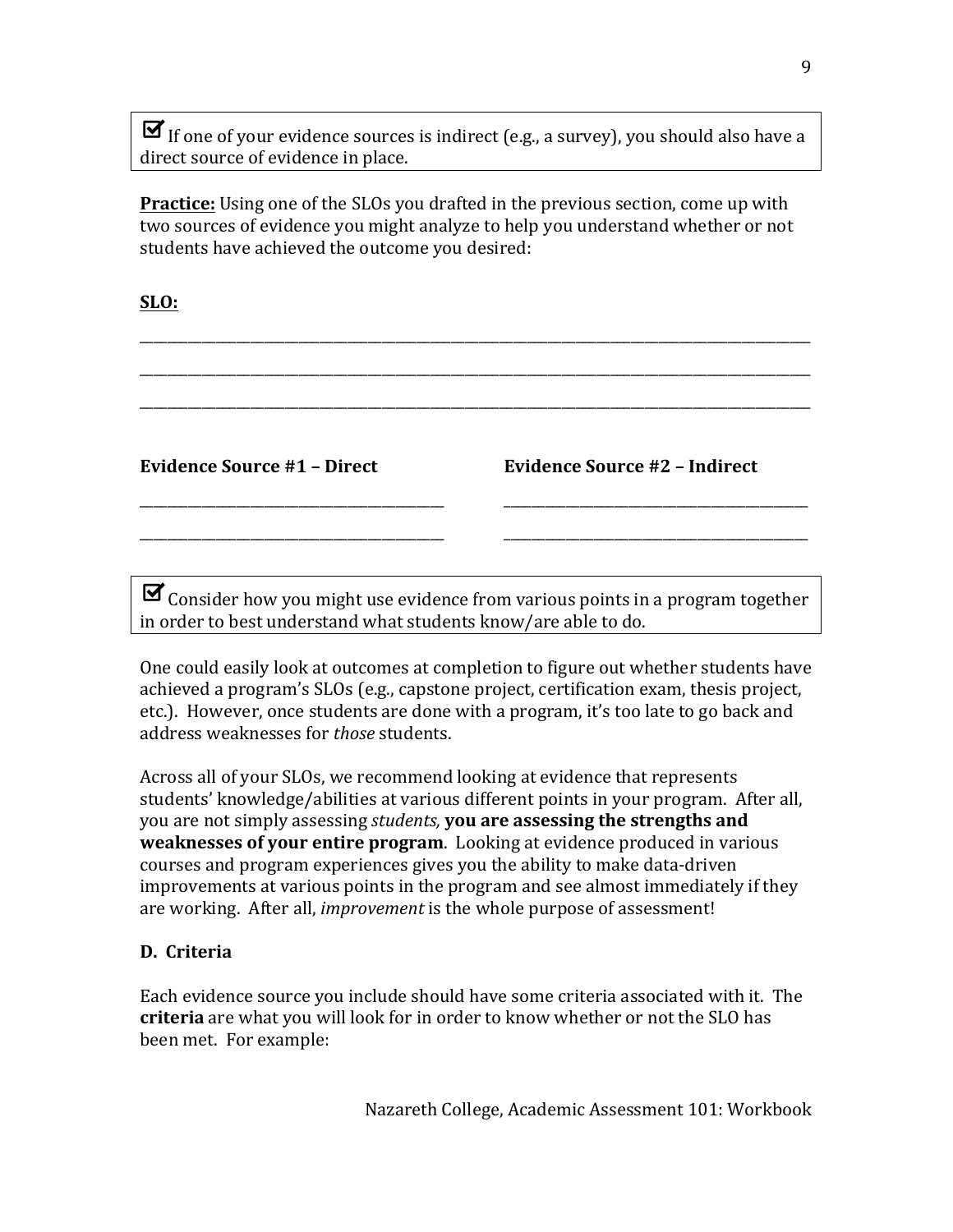**If my SLO** is: Students will be able to identify the four dimensions of literacy and *explain how they relate to classroom instruction*.

**And my Evidence Source #1:** a final paper in a course mid-program where students describe and analyze the four dimensions of literacy

**Criteria may be:** All students will earn a score of 3 (proficient) or higher on the assignment rubric row "Knowledge of the Dimensions"

**Or criteria may be:** All students will earn a 25/30 or higher as a total grade on the assignment rubric

Having criteria linked to your evidence tells you what to look for and facilitates the analysis of your data.

**Practice:** Based on evidence sources you listed above connected to one of your SLOs, what criteria would you look for in order to feel satisfied with your result?

| <b>Evidence Source #1 - Direct</b> | <b>Evidence Source #2 - Indirect</b>                                                                            |
|------------------------------------|-----------------------------------------------------------------------------------------------------------------|
|                                    |                                                                                                                 |
|                                    | Criteria: 2008 and 2010 and 2010 and 2010 and 2010 and 2010 and 2010 and 2010 and 2010 and 2010 and 2010 and 20 |
|                                    |                                                                                                                 |

#### **E. Summary**

Before you begin assessing an academic program, you first need to come up with an **assessment plan.** Components of the assessment plan include the following: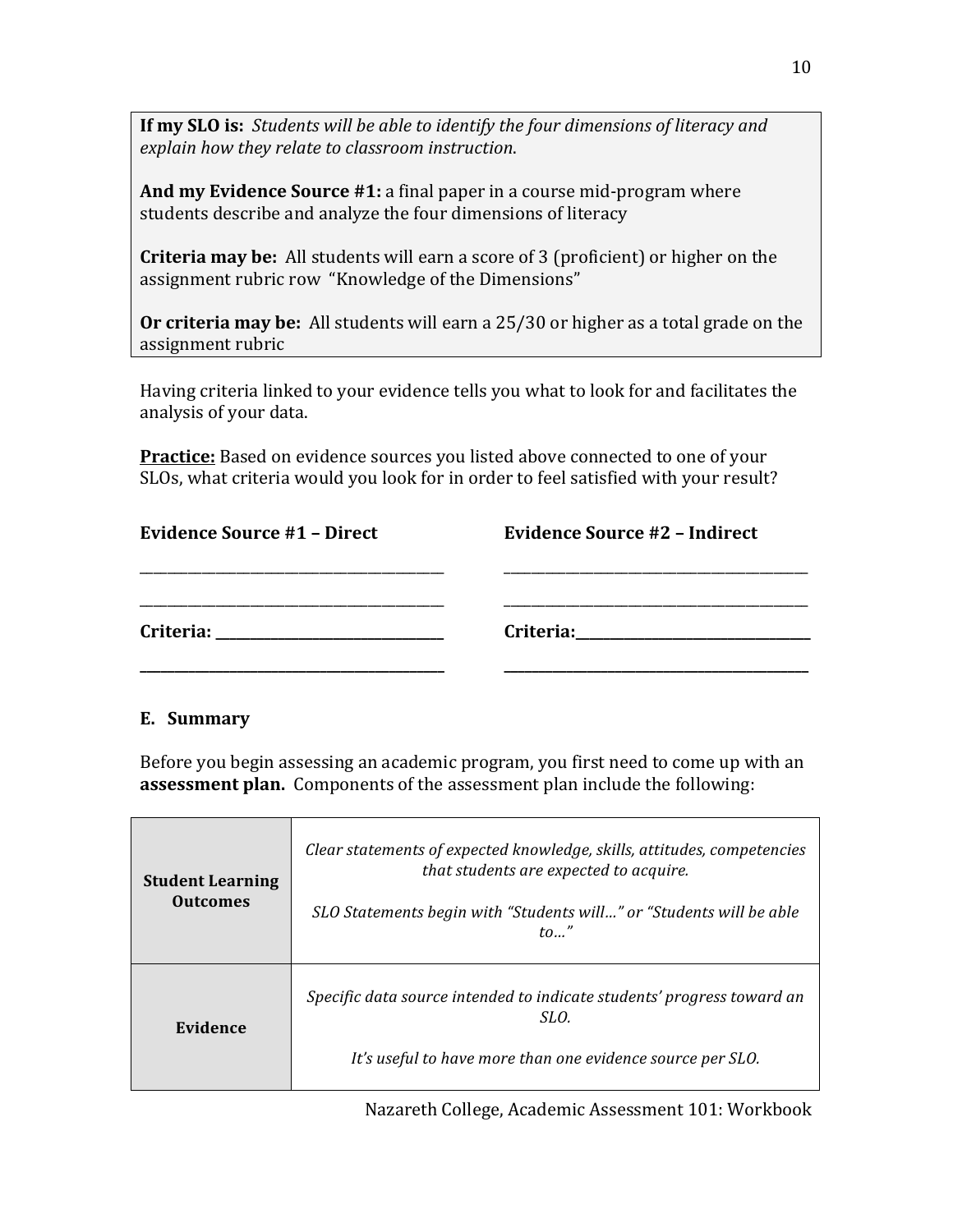|                 | Remember, indirect evidence alone is rarely sufficient in telling you<br>whether an SLO has been met! If you are using indirect evidence,<br>choose a direct source as well. |
|-----------------|------------------------------------------------------------------------------------------------------------------------------------------------------------------------------|
| <b>Criteria</b> | A goal or performance standard which will inform you on whether or<br>not an SLO has been met for a given piece of evidence.                                                 |

As you formulate your plan, the guiding questions should always be: *What do I want my* students to learn in this program? How will I know they have learned it?

# Part II: Reporting on Assessment Results

Once you have an assessment plan in place and have had at least an academic year to collect your evidence, the college asks that you report annually on your assessment **findings** and **actions.** Annual assessment reports are required from all academic programs in order to remain in good standing with our accreditor, the Middle States Commission on Higher Education. The ultimate goal of assessment reporting, however, is that it **facilitates data-based improvements to your program.**

# **A. Findings**

Each year you will be asked to report your findings. **Findings** are based on analysis of evidence. As you look at student work that you collected during the year, what themes and trends are you noticing? Are students meeting the criteria you set? Why or why not?

The example below is based on the SLO: *Students will be able to identify the four* dimensions of literacy and explain how they relate to classroom instruction.

**Evidence Source #1:** Final paper in a course mid-program where students describe and analyze the four dimensions of literacy

**Criteria:** All students will earn a score of 3 (proficient) or higher on the assignment rubric row "Knowledge of the Dimensions"

**Findings:** Out of 14 students, only 6 met the target of 3 or higher on "Knowledge of the Dimensions" rubric row.

The findings need not be long-winded explanations but simply a brief description of what you found when you analyzed your data, as in the example above.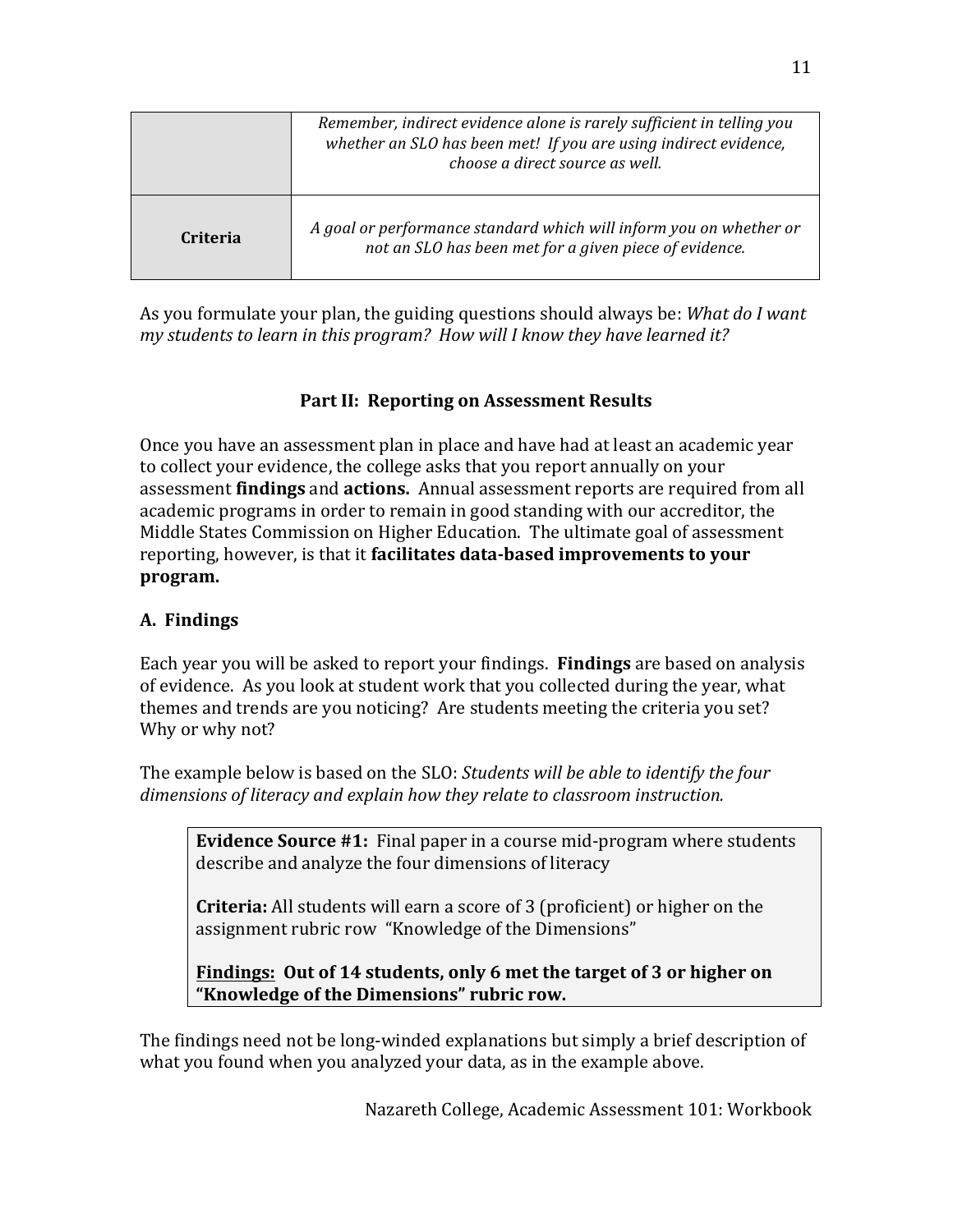We recommend making data analysis **a scheduled part of a department or program meeting** each year. Reporting findings is far more meaningful when you can discuss them with your colleagues and work together to understand what students are (or are not!) learning.

You need not assess **every single SLO** each year. Many programs put their SLOs on a cycle so that assessment work remains manageable. Consider assessing one or two SLOs for two or three years and then moving on to different ones. Determining your assessment cycle should be part of your assessment plan.

 $\blacktriangleright$  Neither the college or nor our accreditor have the expectation that your assessment results should reflect success all of the time. The most important aspect of assessment is making improvements to strengthen programs. In this sense, it is **expected** that you will not always meet your goals.

# **B.** Actions and Closing the Loop/Follow Up

This is the whole reason we do assessment: to take informed **actions** that make our programs stronger by helping our students to learn better. If we are not taking actions based on our data, there is really no reason for collecting it!

Each year, you will be asked to report actions that you plan to take based on your findings. Your actions should be in response to this question: **Based on our** findings and potential problems identified, what can we do as a program to **help our students perform better?** Or, if you are consistently meeting your target, you might ask: What else might we assess in the future? What might we assess differently in order to more fully understand our students' **knowledge/abilities?**

Based on my findings, here are some examples of actions I might take:

**Findings:** Out of 14 students, only 6 met the target of 3 or higher on "Knowledge of the Dimensions" rubric row.

**Possible Action #1:** It seems that students may benefit from more class time spent reviewing each dimension of literacy as we move through them. Beginning in the fall, we will add systematic review of each dimension throughout the semester before moving on to the next one.

**Possible Action #2:** While we will need to continue to monitor this, we suspect that limited writing proficiency is as much of a problem as the knowledge deficit. First, we have set up a meeting with the director of the Writing Center to discuss strategies for support. Second, we will implement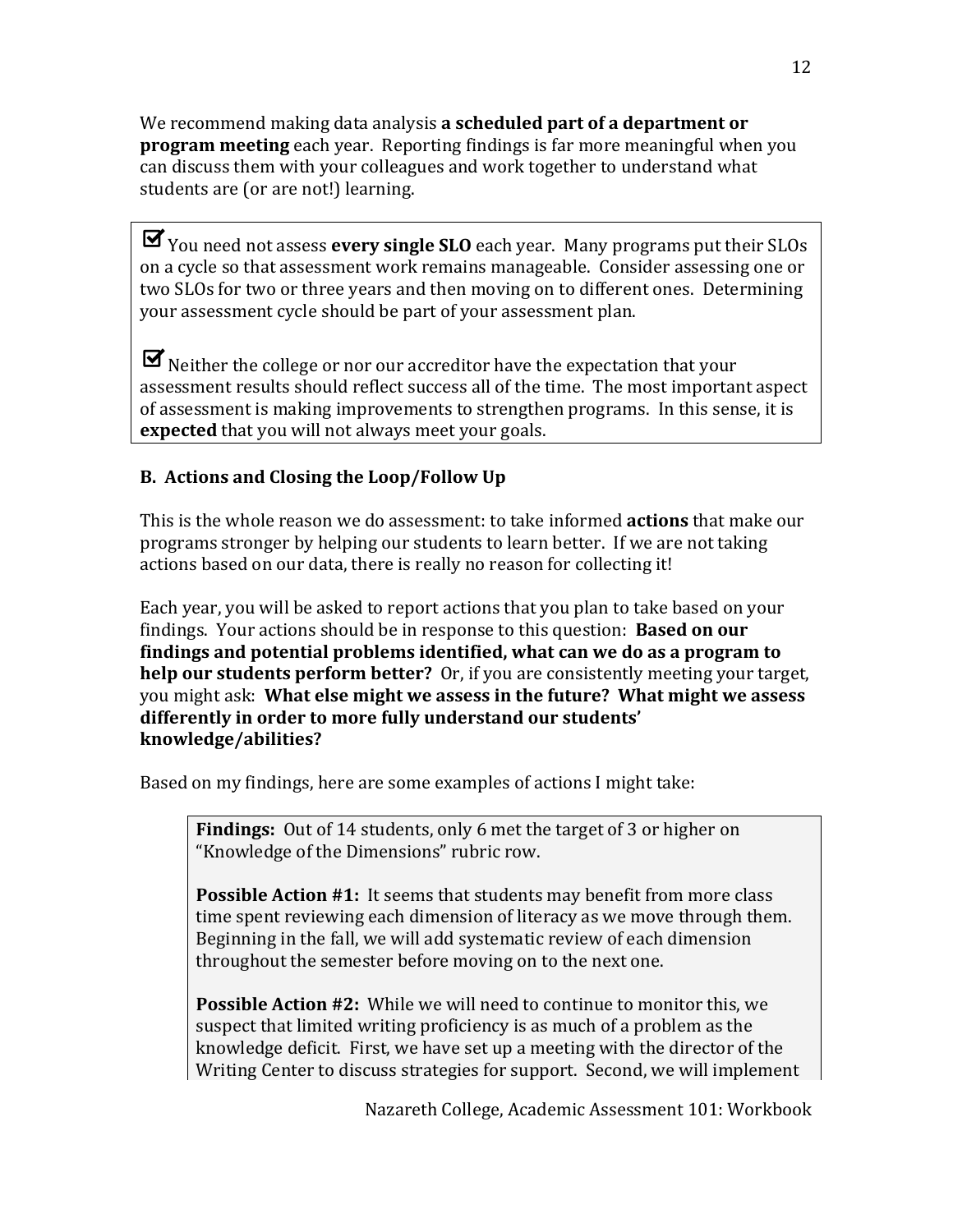an optional office hours writing conference with the instructor one week before the paper is due and encourage students who appear to be struggling with the content and/or writing to attend.

As you can see from the examples above, actions need not be difficult or time consuming. With your colleagues, consider reasons for your findings and then, together, think about what the program can do to increase students' success.

The assessment reporting form will also ask you about **Closing the Loop** or **Follow Up** on your actions. This asks you to think not about what you are *going to do* based on findings, but what you *have done* in the past year based on *previous years' findings.* 

As you respond to this prompt consider the following question: **What work have** we done in the past year to improve our program based on previous years' **assessment?** Again, these do not need to be major, time-consuming or expensive actions. Think about the "small things" and talk to your colleagues to make sure you're not missing anything!

- Have you changed any assignments or grading criteria linked to any of your  $SLOs$ ?
- Have you begun to offer review classes or additional one-on-one meetings with struggling students?
- Have you modified lectures, readings, instructional techniques or other resources to help you to deliver stronger instruction?
- Have you or other faculty in your program attended workshops or seminars related to improving quality of teaching?
- Have you begun to implement mid-semester feedback forms to better understand students' experiences in class prior to the end of the semester?

If linked to your SLOs, these are all part of an important story that should be shared in your assessment work each year!

# **C. Role of the Academic Assessment Committee**

Each year on October 1, you are asked to submit an academic assessment report to the college. These reports are compiled by the Coordinator of SLO Assessment and shared with the elected Academic Assessment Committee. The committee reviews a sample of assessment reports each year and provides feedback to program faculty based on the rubric below: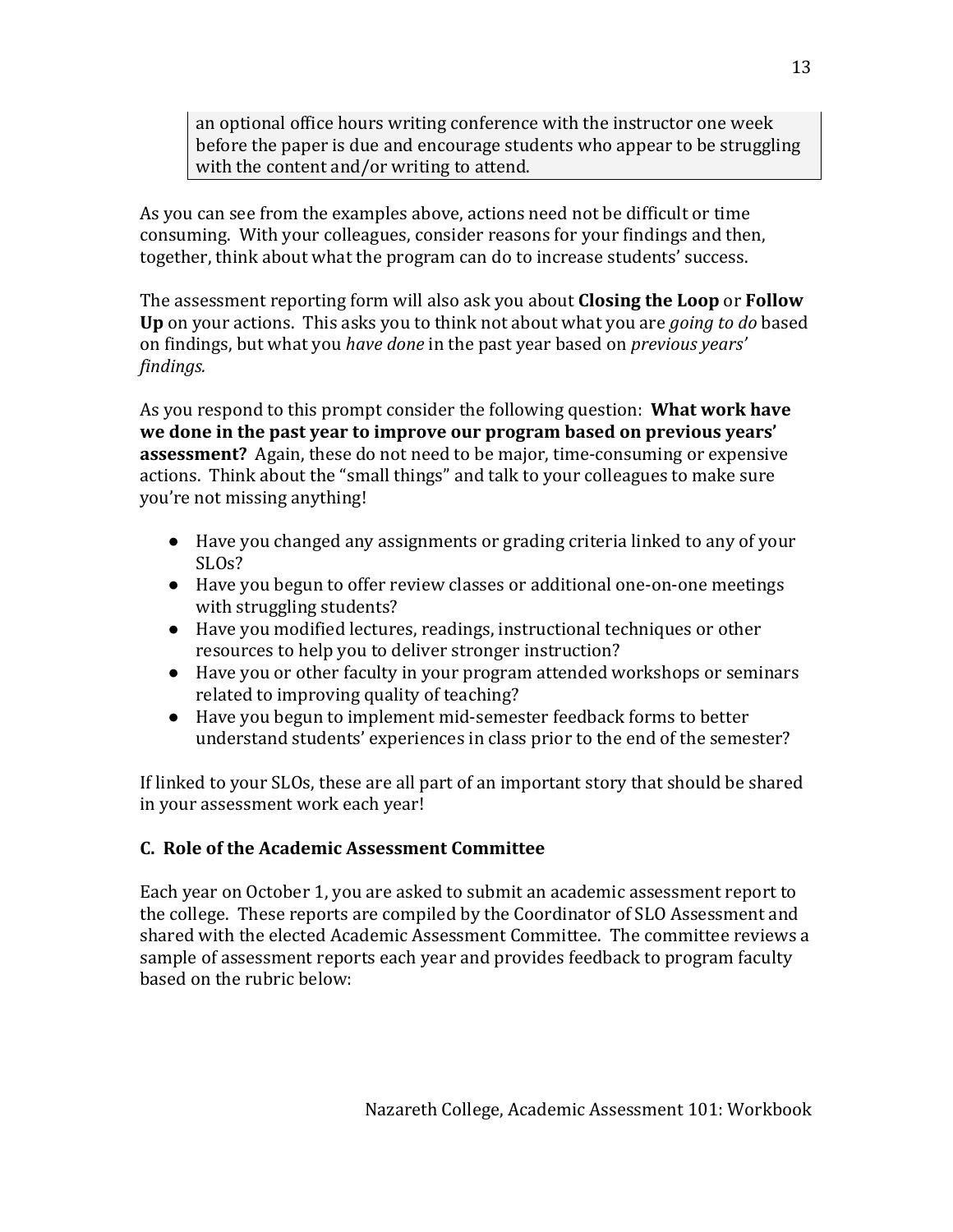| ŧ. | 1. Program Name: 1. 2008. [1] Program Name: 2008. [2] Program Name: 2008. [2] Program Mame: 2008. [2] Program Mame: 2008. [2] Program Mame: 2008. [2] Program Mame: 2008. [2] Program Mame: 2008. [2] Program Mame: 2008. [2]             |                                                     |
|----|-------------------------------------------------------------------------------------------------------------------------------------------------------------------------------------------------------------------------------------------|-----------------------------------------------------|
|    | 2. Reviewer Names(s)<br><b>Assessment Plan Areas</b>                                                                                                                                                                                      | <b>Status</b>                                       |
|    | 3. Student Learning Outcomes (SLOs) 2015-2016                                                                                                                                                                                             |                                                     |
|    |                                                                                                                                                                                                                                           |                                                     |
|    | Has the program developed SLOs that are defined in terms of what students will know or<br>be able to do?                                                                                                                                  | Yes□ Partially□ No□                                 |
|    | 4. Evidence and Criteria 2015-2016                                                                                                                                                                                                        |                                                     |
|    | Has the program defined evidence (at least one direct source) to be used in assessing each<br>of the learning outcomes?                                                                                                                   | Yes□ Partially□ No□                                 |
|    | Has the program specified performance criteria for each of the learning outcomes?                                                                                                                                                         | Yes□ Partially□ No□                                 |
|    | 5. Findings 2015-2016                                                                                                                                                                                                                     |                                                     |
|    | Has the program documented findings stemming from specific sources of evidence?                                                                                                                                                           | Yes□ Partially□ No□<br>$N/A \Box$                   |
|    | 6. Actions 2015-2016                                                                                                                                                                                                                      |                                                     |
|    | Has the program described ways they will act to improve student learning based on<br>analysis of the findings? OR if all outcomes are achieved, responds to findings in some<br>way (e.g., continued monitoring, revision of goals, etc.) | $Yes \Box$ Partially $\Box$ No $\Box$<br>$N/A \Box$ |
|    | 7. Follow-Up/Closing the Loop (from 2014-2015 and earlier)                                                                                                                                                                                |                                                     |
|    | Has the program articulated action(s) taken in the past year based on previous years'<br>findings?                                                                                                                                        | Yes□ Partially□ No□<br>$N/A \Box$                   |
|    | 8. Curriculum Map                                                                                                                                                                                                                         |                                                     |
|    | Does the program have a current Curriculum Map attached to the report?                                                                                                                                                                    | $Yes \Box No \Box$                                  |
|    | 9. Overall                                                                                                                                                                                                                                |                                                     |
|    | Does the assessment plan appear to be meaningful and sustainable?                                                                                                                                                                         | Yes□ Partially□ No□                                 |
|    |                                                                                                                                                                                                                                           |                                                     |

In addition to auditing our institutional learning outcomes assessment system, the goal of the committee is **to provide program faculty with feedback on their assessment work that may help to strengthen their processes**. The feedback you receive is **not** intended to be evaluative or punitive.

## **D. Recommended Assessment Resources**

Middle States Commission on Higher Education - Publications: https://www.msche.org/publications\_view.asp?idPublicationType=5

Nazareth College Academic Assessment Website: https://www2.naz.edu/academic-affairs/academic-assessment/